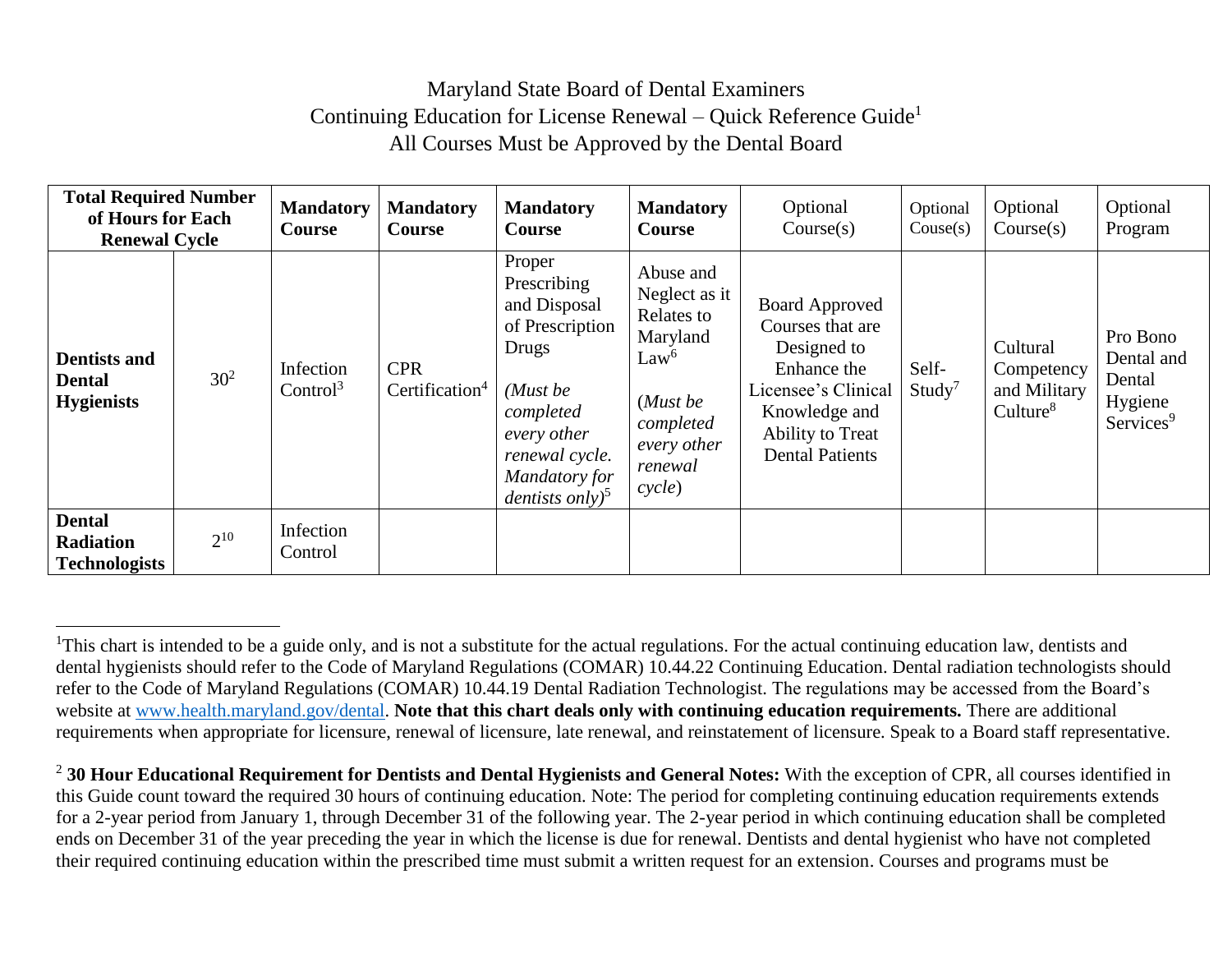"designed to enhance the licensee's clinical knowledge and ability to treat dental patients" with the following exceptions: courses on abuse and neglect as it relates to Maryland law, courses in cultural competency, courses in military culture, and pro bono programs. No credit for courses in money management, office management, HIPAA, finance, politics, memory training, and the like. Licensees must maintain continuing education records for at least 5 years. **Reinstatement of an expired license**: Must fulfill the 30 hour continuing education requirement prior to reinstatement.

<sup>3</sup> Infection Control Course: 2-hour course. Must be completed by dentists and dental hygienists for each renewal cycle.

 $\overline{\phantom{a}}$ 

<sup>4</sup> **CPR** Course: No continuing education credit. Dentists and dental hygienists must maintain cardiopulmonary resuscitation certification without a lapse. The program must be completed through: (1) The American Heart Association's Basic Life Support for Healthcare Providers; (2) The American Red Cross's Cardiopulmonary Resuscitation for Professional Rescuers; or (3) An equivalent program approved by the Board. On-line courses are not acceptable.

<sup>5</sup> **Proper Prescribing and Disposal of Prescription Drugs:** 2-hour course. Must be Board-approved. Must be completed by dentists every other renewal cycle. It is not a mandatory course for dental hygienists, but dental hygienists may take the course for continuing education credit.

<sup>6</sup> Abuse and Neglect as it Relates to Maryland Law: 2-hour course. Must be Board-approved. Must be completed by dentists and dental hygienists every other renewal cycle. The course must contain a Maryland law component.

<sup>7</sup> **Self-Study:** Dentists and dental hygienists may earn up to 17-hours for self-study activities per renewal cycle for time spent in the following activities: (1) Preparing and presenting table clinics; (2) Preparing lectures; (3) Preparing articles for publication in dental journals; and/or (4) Attending study clubs or other meetings involved with clinical dentistry. In addition, webinars that are "designed to enhance the licensee's clinical knowledge and ability to treat dental patients" are acceptable.

<sup>8</sup> **Cultural and Linguistic Competency, Health Disparities, and Health Literacy as well and courses in Military Culture:** Dentists and dental hygienists may earn a combined total not to exceed 4 hours per renewal cycle. A dentist or a dental hygienist may earn a combined total of up to 4 continuing education hours for the following Board-approved courses: 1) Cultural and linguistic competency, health disparities, and health literacy; and 2) Military culture. See the Board's website for a course list.

<sup>9</sup> Pro Bono Dental and Dental Hygiene Services: Dentists and dental hygienists may earn up to 8 hours per renewal cycle. Must be volunteer work performed in Maryland in association with a legitimate Board-approved non-profit entity. No remuneration; 1 hour of continuing education credit for each 60 minutes of service; no credit for missed appointments; dental hygienists must work under the direct supervision of a dentist; may provide services in a private dental office if the patient is referred to the office by a Board-approved non-profit entity; must maintain records for at least 5 years; and must provide clear written instructions to the patient for follow-up care if appropriate. A licensee under a Board disciplinary order or agreement that provides for the provision of pro bono services may not receive continuing education credit for the provision of pro bono services.